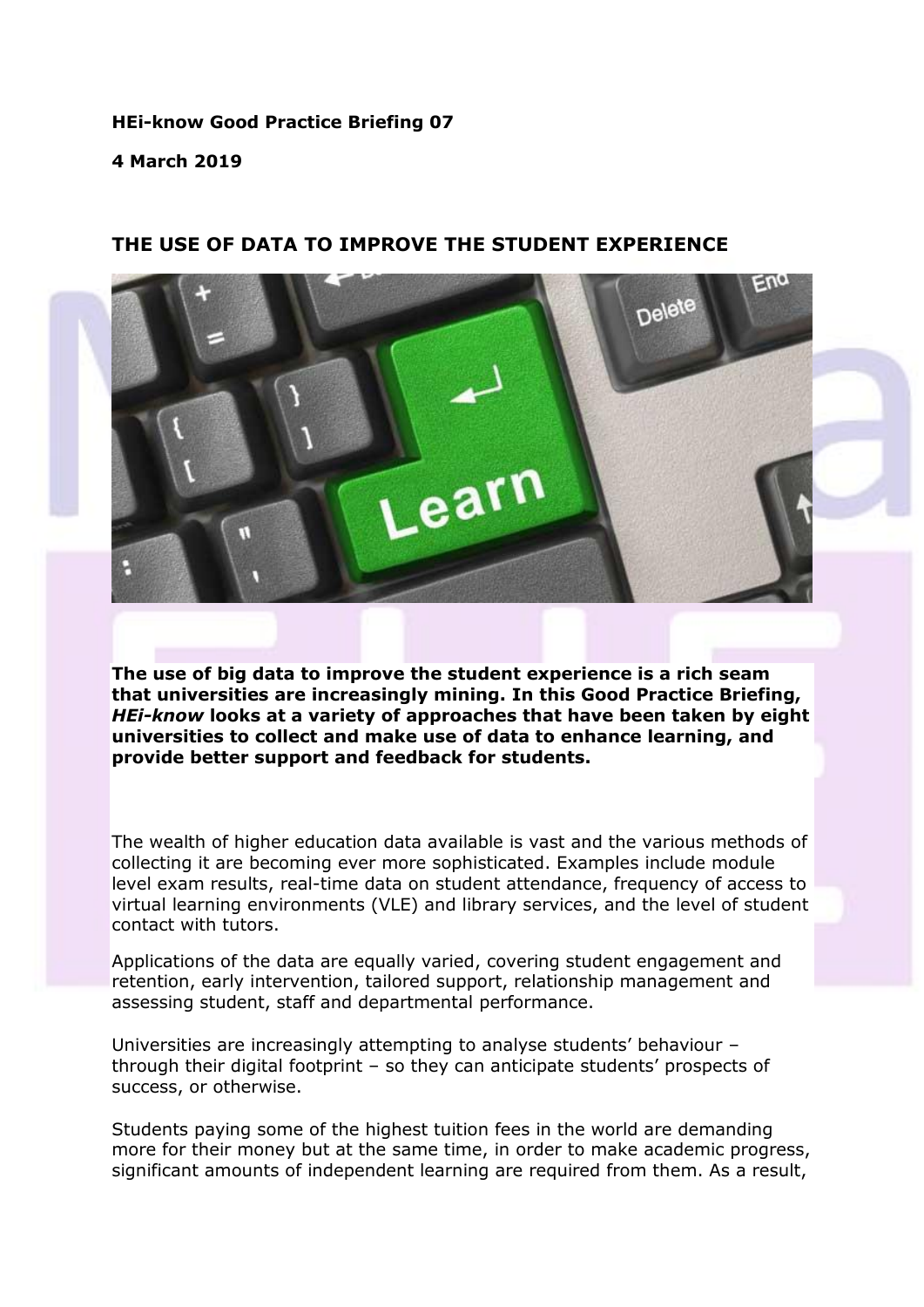universities are striving to ensure undergraduates remain engaged and are offered the personalised support that advances in digital technologies and communication make possible.

In an increasingly competitive market, using data and learning analytics to advance student success is seen as imperative. But universities are equally aware that it is not a panacea.

Recent research into the use of learning analytics, such as *[For the Record:](https://www.enhancementthemes.ac.uk/docs/ethemes/evidence-for-enhancement/for-the-record-learning-analytics-and-student-engagement-(paper).pdf)  [Learning Analytics and Student Engagement](https://www.enhancementthemes.ac.uk/docs/ethemes/evidence-for-enhancement/for-the-record-learning-analytics-and-student-engagement-(paper).pdf)*, advises universities to treat mined data with some degree of circumspection and caution. Log-ins and time spent on the VLE are not necessarily a proxy for effective independent study; and time spent online, and the usage of various tools, can mean different things for different students. As Paul Haskell-Dowland, the architect of the student support system at Plymouth University, puts it: "We can check to see if a student takes a book but not if they have read it."

# **CASE STUDIES**

### **UNIVERSITY OF EAST LONDON**

Predictive analytics are not just about improving retention rates, nor are they the preserve of institutions that suffer from low rates; they represent an opportunity to improve the overall student experience, according to Charles Prince, Director of the Centre for Student Success at the University of East London (UEL).

Predictive analytics can help make learning and support services more targeted, identifying students according to their characteristics, and understanding the risk of disengagement or drop out. Since the 2016/17 academic year UEL has invested in a predictive analytics system and platform, to better understand students in a way that allows tutors to shape educational offerings and career support.

The system has allowed the university to assess its retention rate by looking at students enrolled at the institution over the past five years that have dropped out. A predicted score is calculated by an algorithm which evaluates all student records and identifies the characteristics of those students who continue and complete their studies, and those that do not. The system then applies those outcomes to currently enrolled students, controlling for their characteristics.

"Predictive analytics helps us to identify which students to focus our limited resources on, in order to better understand their needs and respond to their actual live behaviour, rather than just their feedback after it's too late," said Charles Prince.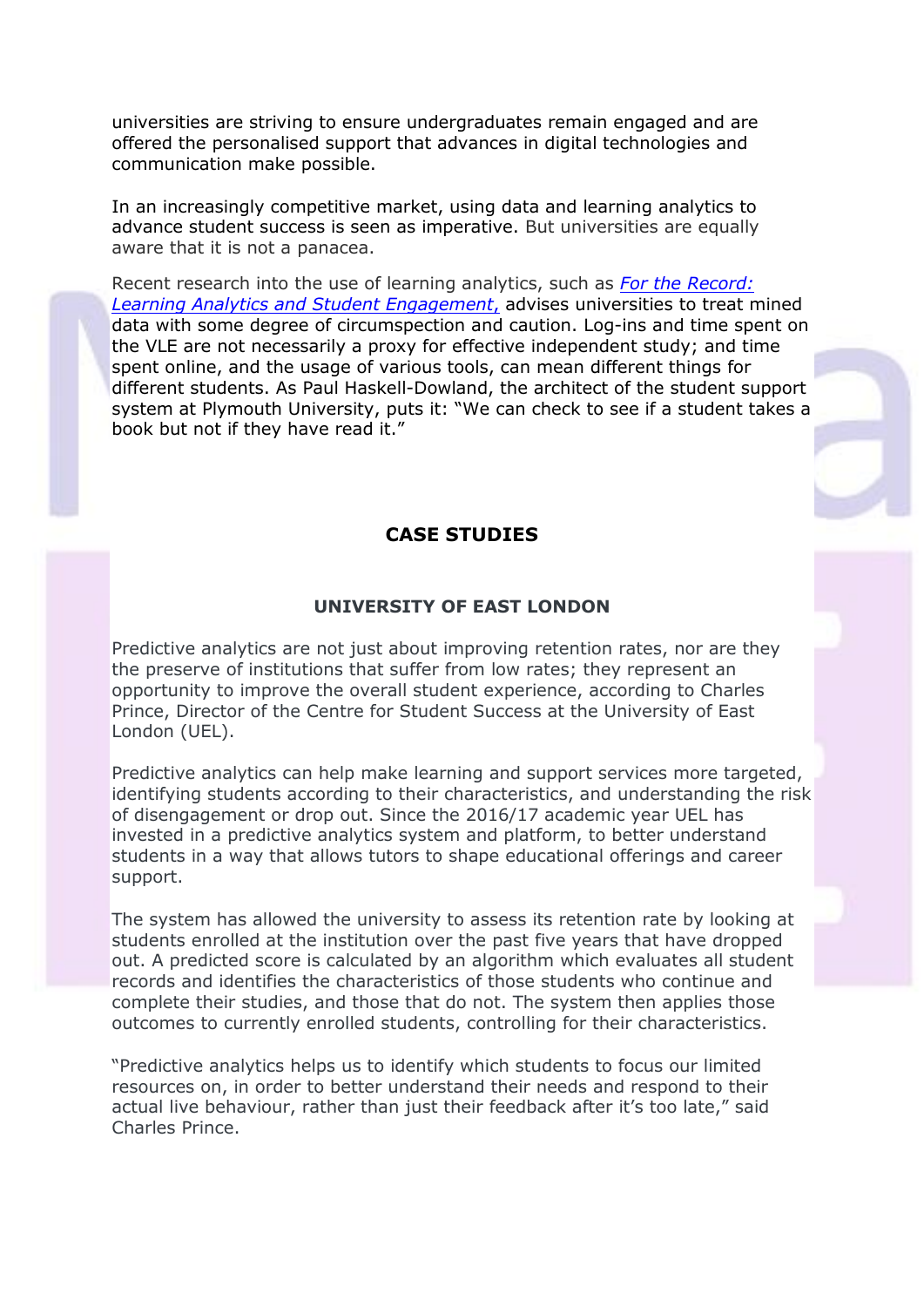The data can also have a powerful predictive ability, depending on the subject area and cohort. For example, students in one programme and one year might have a very different set of predictors than students in another. Students who might be more at-risk in the modelling could include those without GCSEs, or who those who have failed one class.

These data points are important for the Centre for Student Success (CfSS) team, who can target students based upon their levels of risk. Evidence of these kinds of interventions is also important in Teaching Excellence Framework (TEF) submissions.

Another area that has seen improvements at UEL is the expanded use of diagnostic testing with students. Instead of assessing every student, staff are able to target those who might need the diagnostic, and provide them with plans to help support their studies. So far, students that have been engaged with the diagnostic have seen a 3.5 percentage points increase in their assessment grades.

When and how to give advice to struggling students can be important elements in how successful it is. Predictive analytics can enable support staff to assess whether advice is effective and what components of the approach are directly related to retention goals.

"Predictive analytics will allow us to determine the correct pattern of these meetings, and also which type of advising has better results with different students. It allows us to ensure that students are being assigned to appropriate advisors and advising approaches, to help them to achieve and also to get the biggest return on our investment," said Prince.

Data collection is also helping to target students with on-campus jobs and internships, taking into consideration predicted risk scores, bursary qualification, and other data.

"It ensures that the career support we provide increases their attendance and engagement in the classroom this year, but ultimately, also encourages them to return to the institution next year," said Prince. "The programme has been in effect this first year and we will be able to measure its impact on student retention."

### **MANCHESTER METROPOLITAN UNIVERSITY**

At Manchester Metropolitan, data services have been used to support an institution-wide commitment to a four-week deadline for returning marks and feedback on work and helped create an environment which supports student engagement and scholarship.

At the beginning of the project there were no particular institutional expectations about marking or feedback or guidelines about the time to mark and return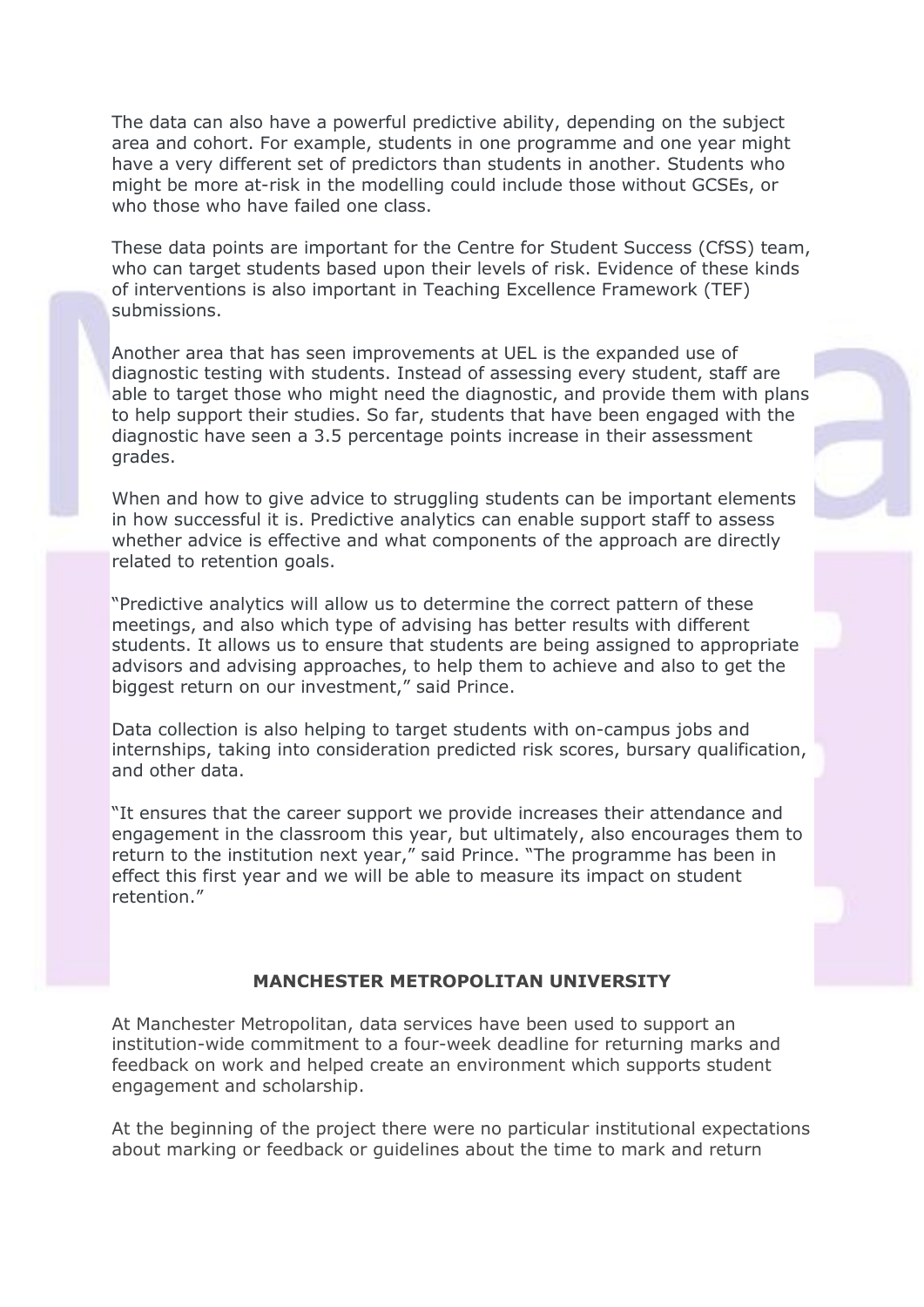student work. Scores in the National Student Survey led the university to view its systems and the procedures that supported them.

A new system for logging and tracking submissions was rolled out across departments. The Coursework Receipting System (CRS) provides students with bar-coded coversheets for tracking paper submission of assessments and records submission of assignments online via the VLE.

Unit leaders now have clear responsibility for managing the marking and moderation data and ensuring that final grades have been entered into the Student Record System within four weeks of the assignment submission deadline, at which point the grades are automatically released to students.

The project also acted on a recommendation to focus more effort on the reassessment period: the time between the board of examiners' meetings and the deadline for re-submission of failed work or the re-sitting of failed examinations.

All faculties are now required to put in place a clear plan for this period. It means that staff are now on rota to ensure that someone is available to answer student queries and that all students who are being given a reassessment opportunity are telephoned. Student support staff are also briefed about arrangements and staff availability. There is also a consistent approach to providing reassessment information and resources in the VLE.

Students now have clear, personalised information about when marks and feedback will be received. Return of marks to students happens automatically via a feed to their Moodle area from the Student Record System. Electronic submissions are normally returned to students in the same way.

As part of this evolution, MMU wanted to encourage students to reflect on their own performance and create a personal action plan for the future. Tutors are also required to reflect on the effectiveness of each part of the assessment cycle from setting to the return of work. Data about unit reassessments is now included in performance monitoring and provision of support for individual units.

"This will enable heads of department and programme leaders to target resources more quickly on units which staff and students perceive as 'difficult' in assessment terms," said a university spokesman.

## **GLYNDWR UNIVERSITY**

Retention of students is a strategic priority for Glyndwr University, in Wrexham, Wales, and is one of the institution's key performance indicators.

Using a range of data sources, Glyndwr has constructed a basket of indicators to identify the departments, programmes and student groups with poor levels of retention, progression and completion.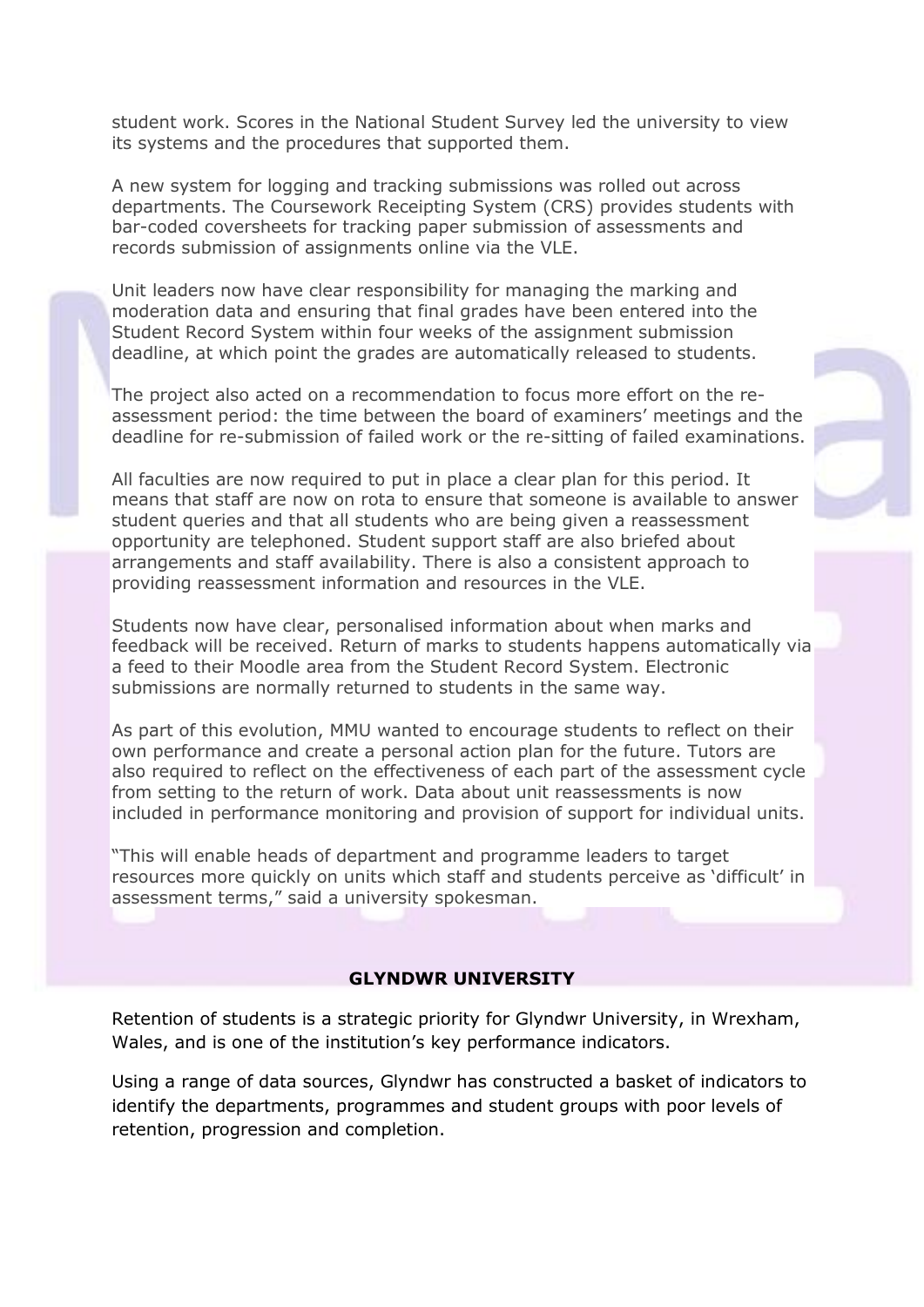HESA provides institutional level data but it was also important to identify programmes and modules which required interventions to improve the student experience and to boost retention and progression.

Data such as student satisfaction rates and continuation figures, and on recruitment and student feedback, is used to inform funding decisions for each programme. This annual commissioning model contributes to devolving responsibility for improving recruitment, retention, progression, satisfaction, completion and attainment to schools, departments and programme leaders.

Brigades of staff are engaged in analysing programme and module level data and discussing the implications. The institution keeps staff up-to-date with the performance of their modules and programmes via a dedicated website: programme leaders can see how their area is performing in relation to key performance indicators, and they are rated as Green (indicating strongest performance), Amber and Red.

In the School of Aeronautical and Mechanical Engineering, for instance, which has a diverse student body, including local, European and international students, an initial review of the data identified poor retention rates in the school as a whole, and in particular programmes and modules.

A closer examination of the data identified poor progression between levels 4 and 5 as a major problem. In particular students who had failed an assessment disengaged over the summer period and failed to turn up for re-sits in September.

Another area of concern was the performance of full-time Foundation Degree programmes. These were found to have low recruitment and high attrition rates, particularly as a result of non-progression from level 4 to 5. This threatened the pipeline of students to the engineering degree as the Foundation Degree is a significant feeder for the course for local students with low entry qualifications.

To address these problems, identified through an analysis of the data, a range of interventions were made, including curriculum review and a re-focused programme; an intensive induction; additional attention to the entry level and development of maths skills; and a summer support pilot for students with referrals and re-sits.

The university has also developed a student feedback system to actively seek views from students during their courses. Information is collected via module feedback, through course representatives feeding into the newly formed Student Representative Council, Staff Student Consultative Committees and informally from staff. When students withdraw from the university they must complete a pro-forma and provide a reason why they are leaving, giving further insight into student experiences. On top of this, the University has undertaken some telephone follow-up to gain a fuller understanding of the student perspective.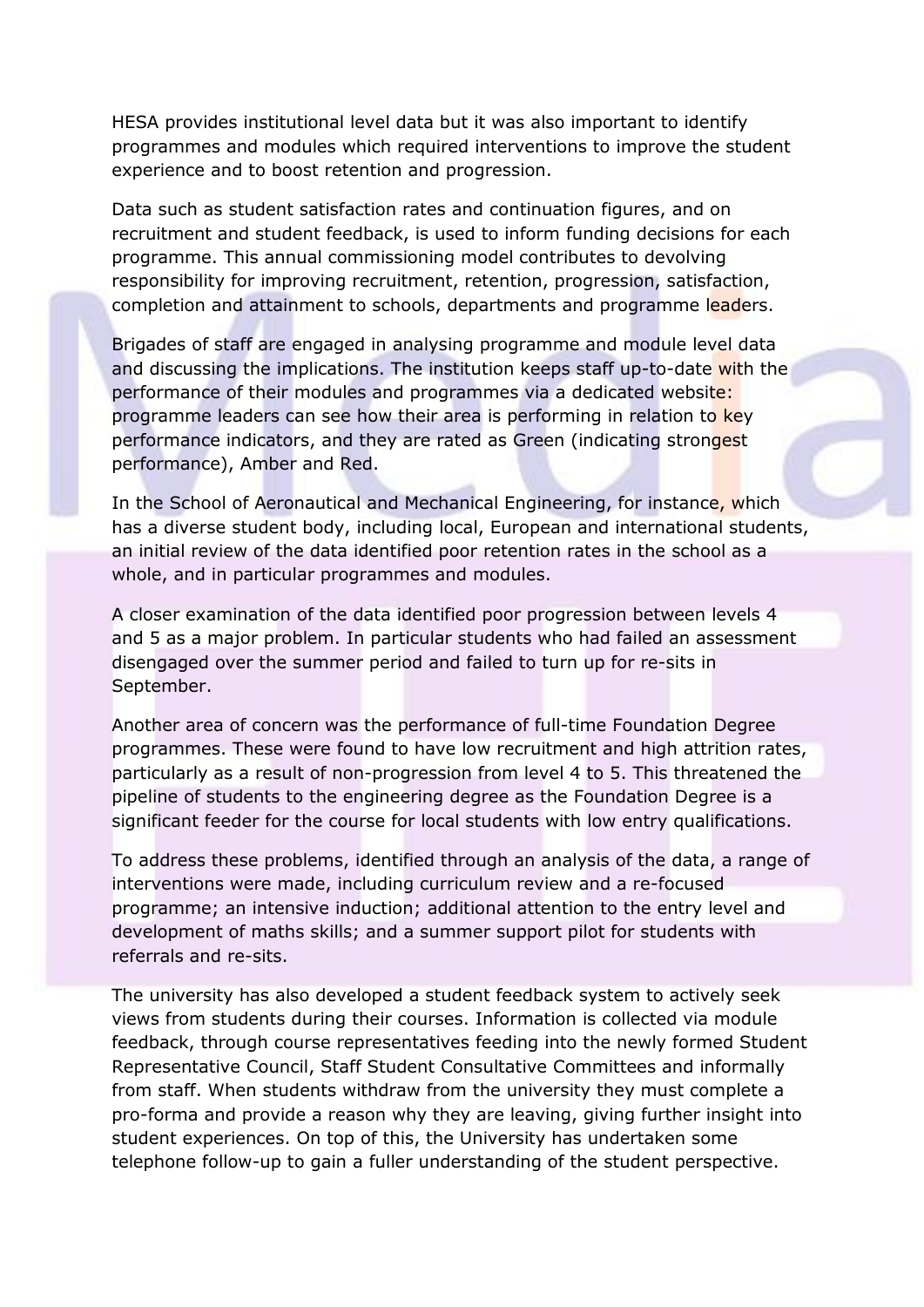As a result of this work, there has been a 10-15 percentage point improvement in non-completion, across the university, while Aeronautical and Mechanical Engineering has seen an improvement of 11.1 per cent. National Student Survey performance in Engineering has seen increases of up to 9 per cent.

A university spokesman said: "The improvement in retention is a result the cumulative effect of a raft of interventions, but central to this is being informed by data about specific programmes and student groups were further research and action is required."

### **LOUGHBOROUGH UNIVERSITY**

Loughborough University has developed an easy-to-use, relationship management system called Co-Tutor which holds data on student welfare, progression and attendance.

It allows tutors to input conversations or meetings with students as free text, pre-defined statements and tags. Non-attendance is highlighted by emailing 'at risk' flags to personal tutors and class lecturers and automated emails to students.

For example, students with less than 50 per cent attendance are automatically flagged, allowing tutors to access other relevant information and contextsensitive links to professional services in the institution, such as the finance office, disability services and others.

The notification system ensures that tutors can make timely decisions about putting in place interventions to improve retention and progression for those deemed at risk.

The system, which contains details of academic and pastoral records for all 19,000 registered students, can also be used to communicate with a whole cohort and is employed to manage other activities such as industrial placements.

In essence Co-Tutor helps staff to manage their relationships with students, and provides them with information and reminders to enhance this connection.

The logging of information also allows managers to be sure that all students are receiving suitable levels of pastoral care and academic support, reinforcing the personal responsibility members of staff have for supporting and guiding their students, and providing high quality information and advice.

Monitoring reports make the frequency and quality of support provided by staff to students completely transparent. Regular reports highlight elements such a staff online activity, total number of comments per students and total number of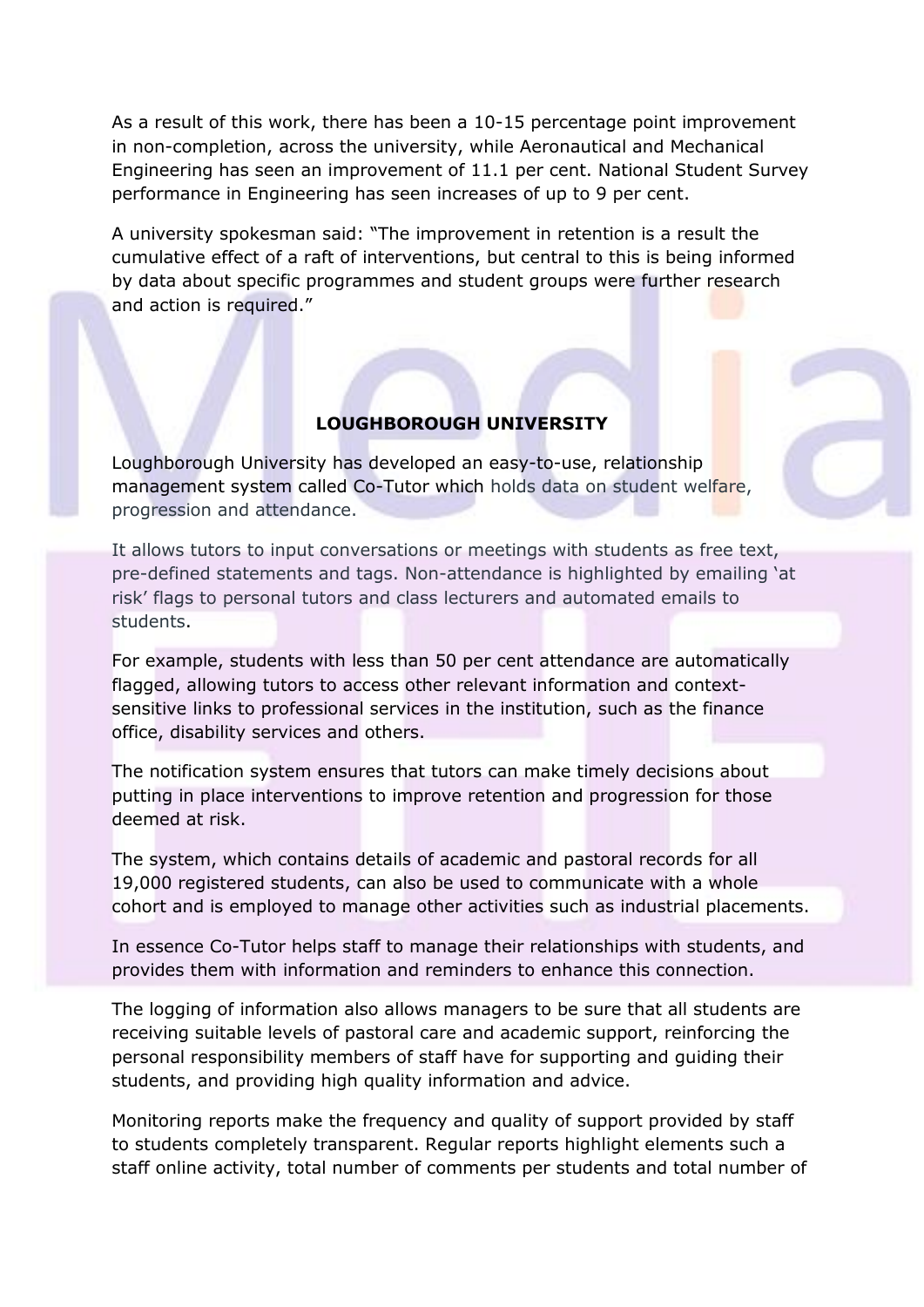student/staff meetings both missed and attended. It also highlights patterns, such as the distribution of alert flags, the frequency of comments, meetings and emails and the percentage of attendance across programme or module, year group or level of study.

Co-Tutor is credited with improving the student experience and changing students' behaviour. Data from the five years following the system's introduction showed the number of modules where attendance was monitored rose from 62 to 260 and the average attendance rate rose from about 65 per cent to 70 per cent.

Data analysis at the university shows a correlation between attendance and the degree level achieved. Students graduating with a first and a 2:1 are most likely to attend more than 91 per cent of the time, those gaining a 2:2 tend to attend between 71 and 80 per cent of the time, and those with a third are most likely to attend between 61 and 70 per cent of the time. The analytics provide an evidence-base for putting resources into attendance interventions with an aim to boost degree attainment.

## **HUDDERSFIELD UNIVERSITY**

Data analysis at Huddersfield University has provided the institution with vital information about underachieving groups of students and led to an awardwinning intervention that targets those who need it most.

In order to make even more progress on closing the white-BME attainment gap, Huddersfield has invested heavily in an exploration of its data to gain a thorough understanding of patterns of achievement and underachievement across the university and of the characteristics of those students who are at greatest disadvantage.

By analysing the data, it was discovered that modules and courses that had recruited students chiefly through vocational paths, for example BTEC routes, had lower results and lower retention. They also found that those courses had significant numbers of British Bangladeshi and Pakistani students.

In response, the university introduced the Flying Start initiative in 2017, designed to benefit these targeted ethnicities, as well as male students, entrants with vocational qualifications, those from low socio-economic groups and commuting students who live at home.

The programme overhauled the initial first year curriculum to promote a stronger sense of belonging among 900 undergraduates.

For two weeks, undergraduates attend sessions from 9am-5pm, five days per week and take part in an intense, subject-specific and participative programme.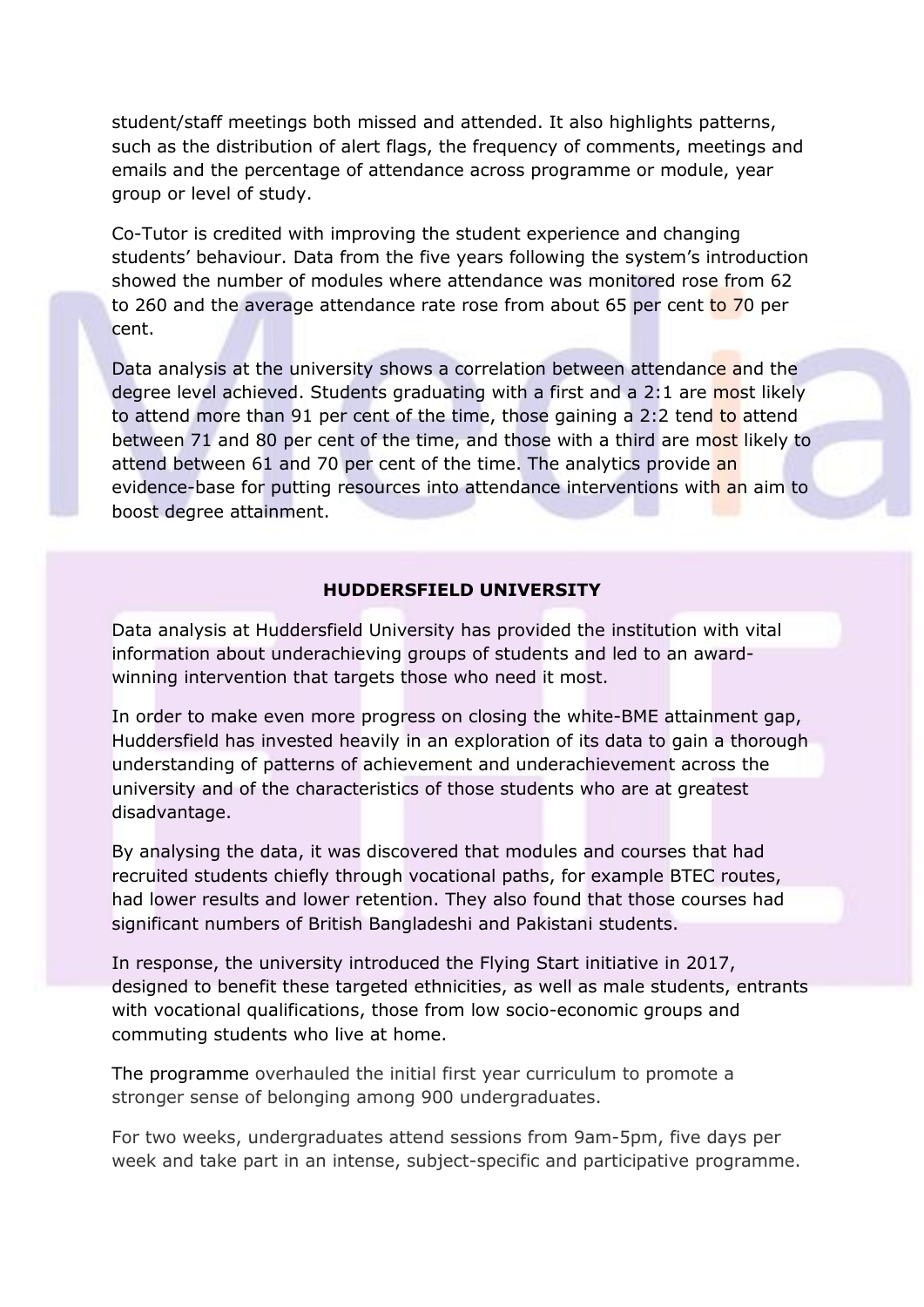It has two objectives: enhancing students' academic abilities and exploring identity and belonging. There is a mix of organised social time and supervised independent study. A sense of community and identity within the classroom is created with the message that: "the university is you".

Staff are encouraged to be very aware of who their students are and what they are doing. Work is also undertaken to build relationships not only between staff and students but also between students through peer work and group interactive work.

In its first year, the programme has seen statistically significant results. All Flying Start students report stronger relationships compared to non-Flying Start students, and in addition male Flying Start students also report significantly higher levels of belonging and engagement compare to male students on other courses.

The evidence suggested the intervention, which won the "course and curriculum" category of the 2018 *Guardian* higher education awards, has had a positive impact on outcomes. Tutors noted a dramatic difference in students' levels of confidence compared with previous years, and that students were much more likely than previous cohorts to ask for help, to contribute in group sessions and to engage in critically reflective activities.

Cheryl Reynolds, project manager and senior lecturer at Huddersfield, said that the multifactorial analysis of the university's own data provided the impetus for action.

"The Flying Start programme encouraged tutors to devise a range of activities that encouraged students to identify with their peers and with their subject discipline, to see themselves as academics and to appreciate the intense effort required to fulfil their potential," she said.

Initially focusing on accountancy and finance, biological and chemical sciences, contemporary art and illustration, computer games programming, law and sports science, all schools will be offering some FS courses this year, and two schools will do so for all of their first-year undergraduates.

## **LIVERPOOL JOHN MOORES UNIVERSITY**

Universities have made significant investments to provide lecture capture systems to meet student demand.

While the practice generates a certain amount of controversy, it is regarded as useful for embedding knowledge and revision and can relieve stress for the increasing number of students who have to work and, as a result, sometimes miss classes.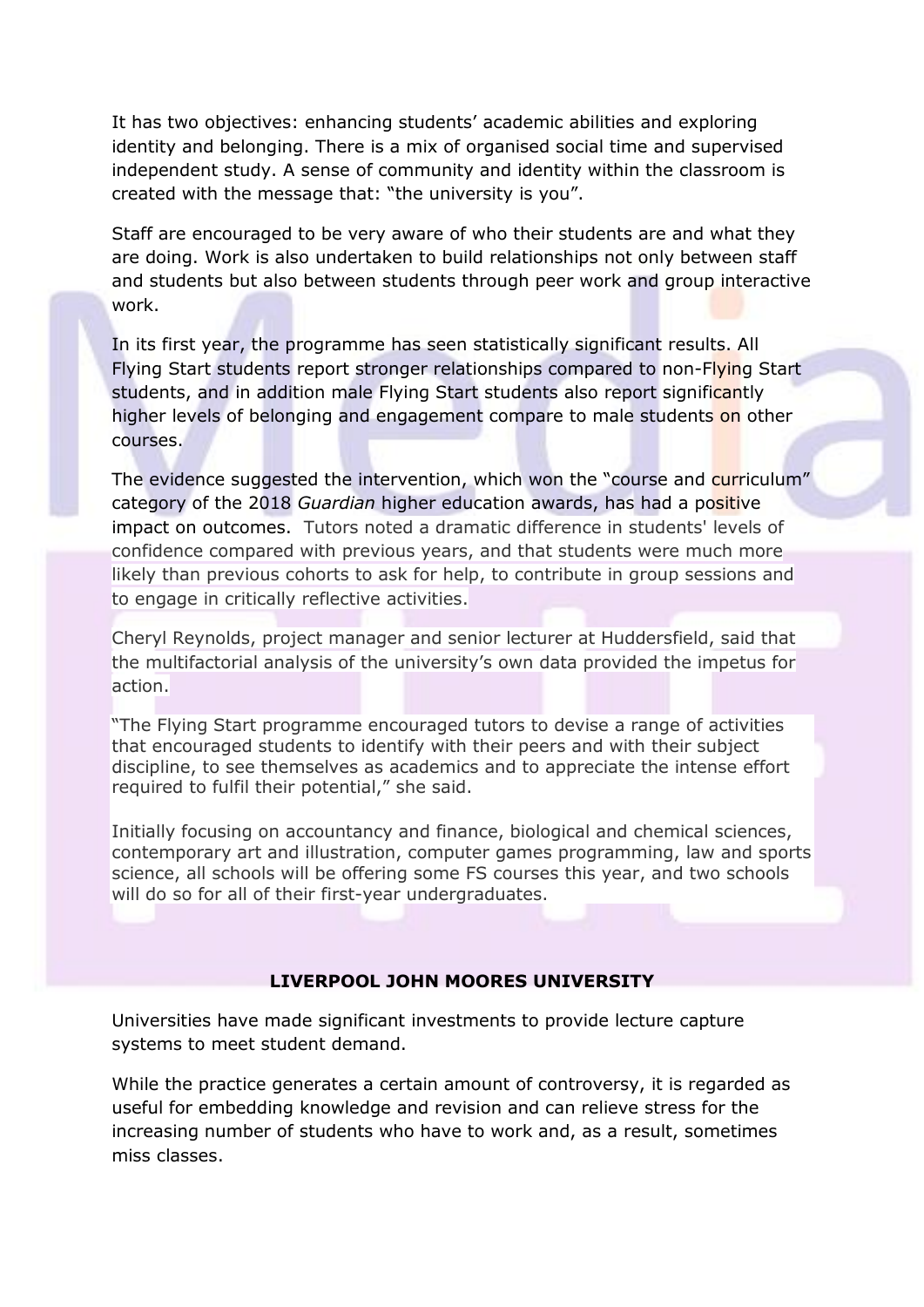Institutions have developed different approaches, with some choosing a university-wide policy, while others allow decisions at department level.

Teams across universities are now beginning to evaluate how well lecture capture works, what it is being used for and are trying to pin down how it can be improved.

One such project at Liverpool John Moores University looked at the use of lecture capture software. Outcomes of this investigation showed that while many sessions were recorded, a significant number of lectures were not being released to students.

Analysis of access data showed that most students used the recordings strategically, repeatedly watching them to help them understand particular aspect of the lecture. Sections that related to assessment requirements or an activity that would be carried out in the laboratory were also watched more frequently.

In focus groups students confirmed that recordings were useful, particularly where students were "struggling to understand a principle". Because of this analysis the role of the software has shifted from lecture capture to education enhancement with more flexible pedagogical approaches to the technology supported and promoted through the university's Teaching and Learning Academy.

This has resulted in an increase in the number of staff releasing recordings and students accessing them. Recordings have become shorter and more precise, focused on strategic aspects of the delivery for which repeated instructions or explanation are useful. Access data also shows that students are using recordings to support their studies throughout the semester rather than just for revision.

Martin Hanneghan, from the university's Department of Computer Science, said that after completing a year-long observational study into lecture capture, leading to the publication of a [paper,](http://openjournals.ljmu.ac.uk/index.php/iip/article/view/47/48) it was clear that there was no evidence of negative impact on attendance at lectures that are captured electronically and subsequently made available online. In fact, the students who physically attend lectures were most likely to watch the recorded versions more often than those who did not attend. It also highlighted the most effective use of recordings.

"Lecture capture becomes useful when it is used for bite-sized sections of learning, under five minutes or so," said Hanneghan. "There is no point in subjecting students to a 90-minute video of a tutor talking as many will switch off quickly, or fast forward to try and find the juicy bits in much the same way as we have changed our TV viewing habits."

The University's monitoring of student performance and experience and key performance indicators is managed through the University's centralised online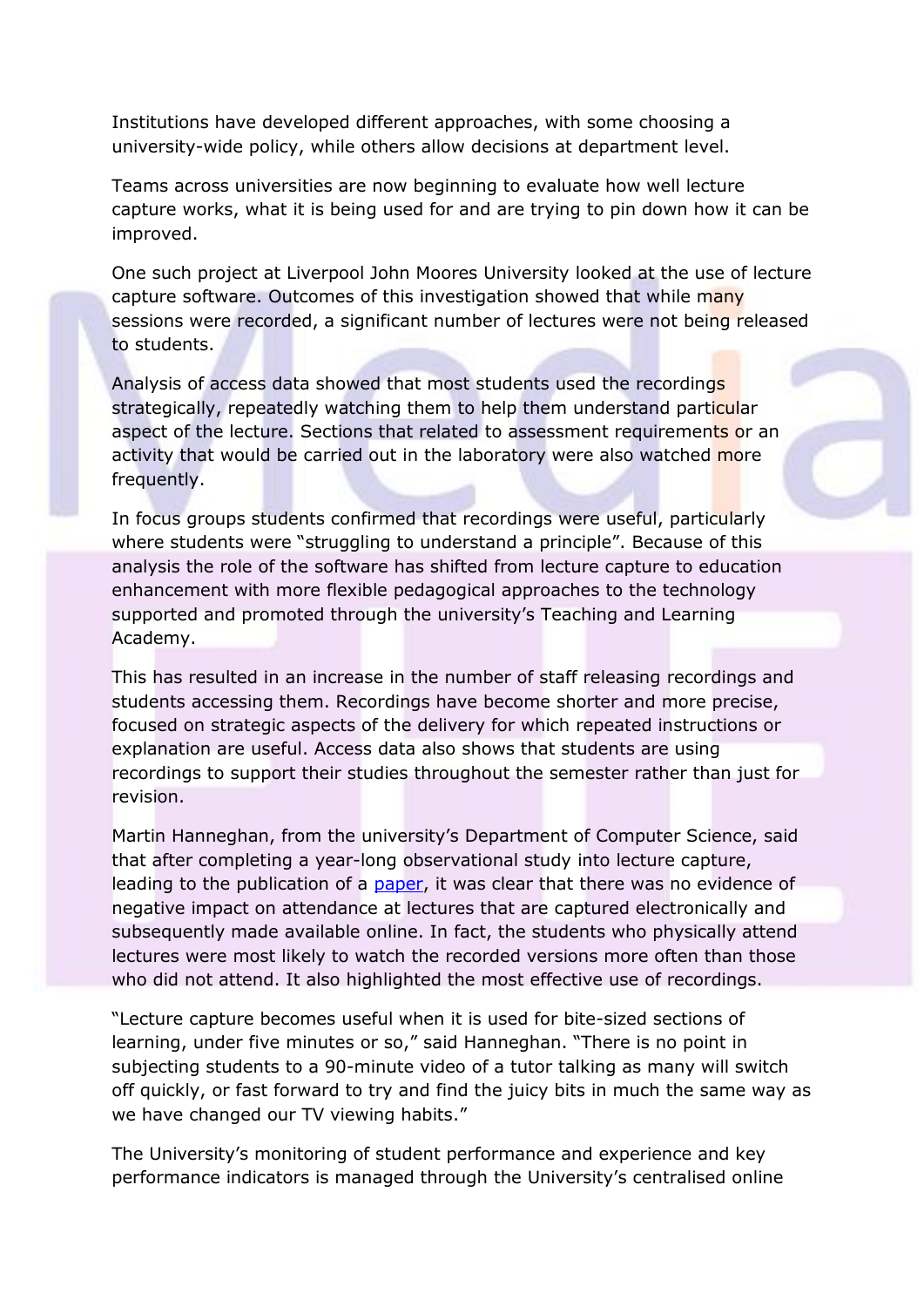dataset, WebHub. It provides extensive analytical capabilities and monthly updated reports on the University's key performance indicators, alongside those of comparator universities.

These are regularly accessed by 1,400 staff across the University at all levels, from module leaders to the Senior Management Team. Content includes every type of data recorded on the University student records system, including average tariff points, employability and degree class outcomes of graduates, yearly retention and completion rates, and weekly updated student engagement and feedback data, all accessible at University, faculty, school, programme and module level.

### **NOTTINGHAM TRENT UNIVERSITY**

Nottingham Trent University (NTU) has found that giving students access to their own data via the [Dashboard](https://www.ntu.ac.uk/c/censce/opportunities-for-students/dashboard) - an award-winning learning analytics resource for students and staff - encourages greater self-reflection about engagement with their studies. It also encourages healthy competition, in that some students try to beat their own scores of the previous week, the class average, or even compare engagement with their peers.

Ed Foster, Student Engagement Manager at NTU, said: "Through the Dashboard, we give students the opportunity to think for themselves and look at how they are doing compared to their peers. Students who engage more with the resource tend to do better. There is a really clear line that students who log in to it more regularly are more likely to be academically successful. That is our starting point."

For example in 2016/17, 90.1 per cent of first year students who logged in to the Dashboard 20+ times in the year progressed to the second year, compared to only 43.3 per cent of those who logged in once; 57.8 per cent of students who logged in 20+ times also achieved the equivalent of a 2:1 or 1st at the end of the year, compared to only 31.3 per cent of students who logged in once.

The Dashboard is designed to be used by both students and staff. It gives students reassurance or an incentive for students to work harder, but the same information is also designed to be used by personal tutors and other staff. The University expects staff to be looking at the data to decide whether students need further support, and to use the information in the Dashboard as part of the intervention.

The University stresses to students that the Dashboard is meant to be the starting point for a conversation rather than a definitive commentary. Students are given information how the Dashboard works during their induction. A short film is also played to first years to give them an idea about how they should engage with it.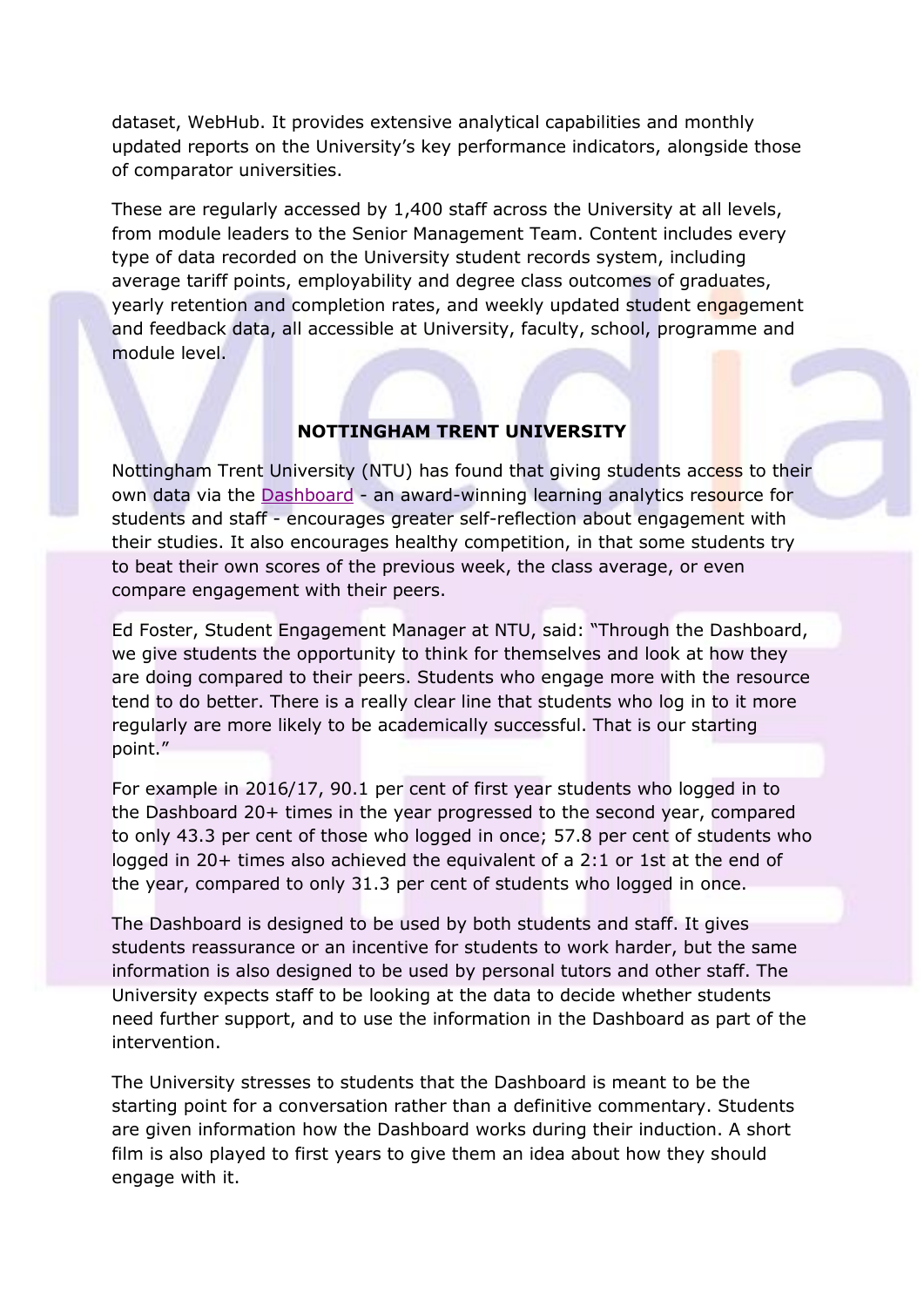On the whole, staff are very positive about the resource, although significant challenges remain about using data and metrics as part of the tutoring conversation. Staff would like as much certainty as possible about factors such the risk of non-progression, but this certainty needs balancing against the need to act early.

"If staff perceive there to be an error, it's irritating for them as their time is precious," said Ed Foster. "The data will never be perfect. We can never say 'this student in November is 100 per cent likely to drop out in January', for instance. There will always be some ambiguity. You might have an individual who buys all their own text books, is rarely on campus but works furiously. Potentially they're going to do very well, despite what the data is pointing to. Everybody can remember someone who did brilliantly but you never saw them in classes. But the truth is that 99 per cent of students who don't come to class and don't appear to be engaging won't do very well."

The Dashboard can spark action and the aim is for that to turn into a conversation between the student and their tutor about the best way forward.

"We don't want staff to think 'oh, I've got to talk to you because the Dashboard says you're in trouble', we want this to be an ongoing conversation about what can be done to help students achieve their goals," said Foster. "So it's not just restricted to when there may be a problem, it is much wider than that."

The NTU Student Dashboard is powered by the Solutionpath StREAM tool. The University has worked on learning analytics since 2013 and has further work to do in activities such as discipline-specific algorithms and student goal-setting.

## **GREENWICH UNIVERSITY**

Greenwich University is one of a number of institutions that have signed up to give students access to the **Study Goal App, developed by Jisc.** 

The app is the equivalent of an academic "fitness tracker", using many of the same motivational aspects that are present in Fitbits and similar devices.

It tracks learning activities, draws attention to patterns of behaviour, allows for comparisons with the activities and progress of other learners and enables the user to set study goals.

Students are given a score for engagement, calculated from details of their digital footprint. Attainment, as measured by marks and grades, are also displayed in the app.

It has a feature that permits students to register their attendance for a given learning activity (e.g. a class at a set time) by logging in and entering a fourdigit code generated through the system and enabled by the class tutor.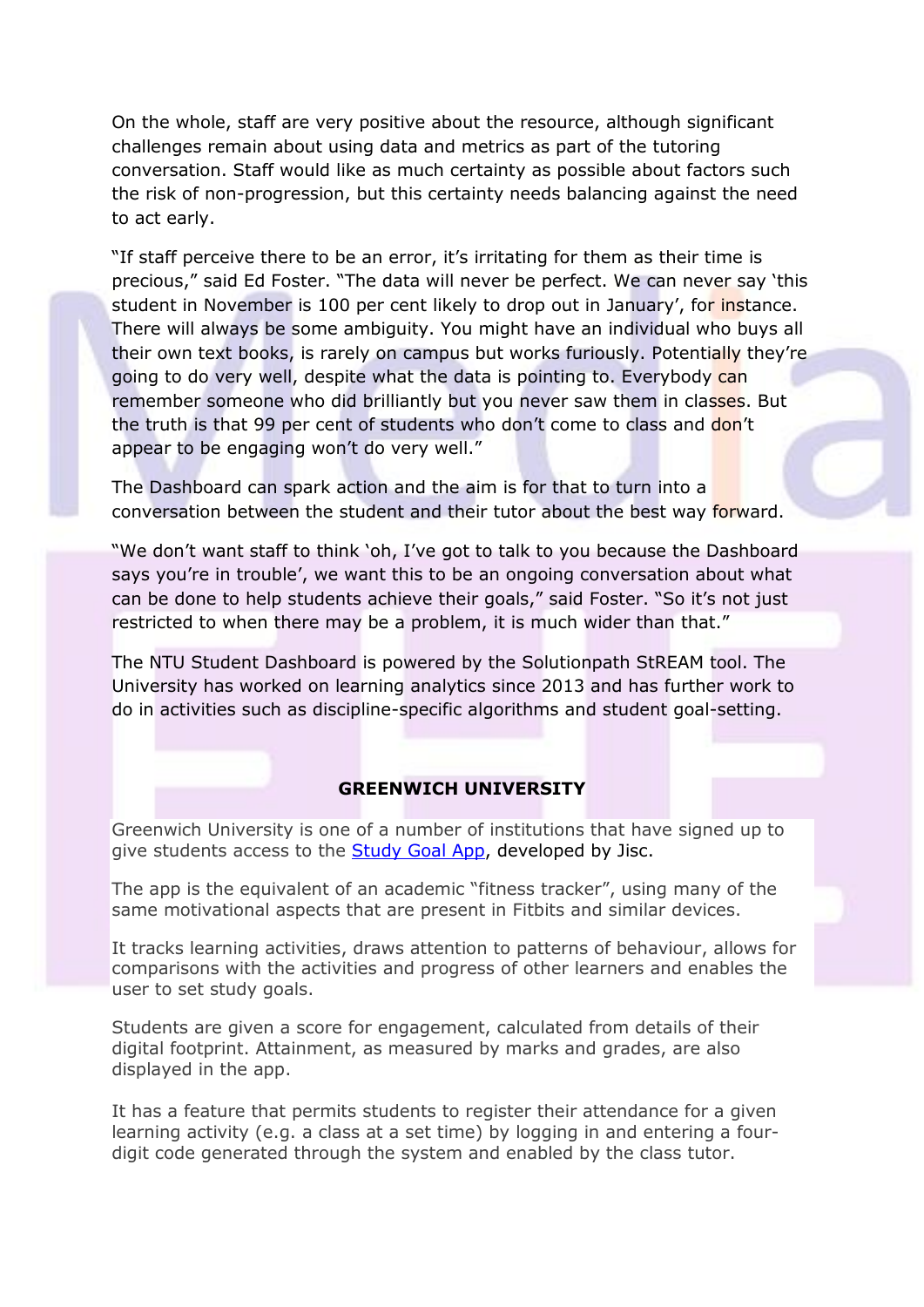Students can look at their own VLE activity for a specific module and then see a comparison with the module average or with identified friends. They can also see in graphical form VLE Activity and recorded weekly attendance over the past four weeks.

It allows target setting for study activities which might, for instance, include: "read for two hours per day", or "work on assignment 1 for two hours a day."

If students consent, the app prompts action through email or text message alerts in order to keep goals in mind and sends congratulatory messages as a reward.

Greenwich points out that the app, and other learning analytics, are only useful as one element of a package of teaching and learning support.

Providing richer information to personal tutors allows them to discuss progress in regular meetings with students, contact students to check they feel on track or to arrange a meeting to review progress.

The app has won support from the university's student union, which describes it as "a useful tool to support the student-tutor partnership, which is at the heart of education".

While outlining the positive benefits of learning analytics, Greenwich has recognised that for some students, the comparative element of the app can cause anxiety. Tutors have been advised to suggest to students who have become stressed through comparing themselves to others via the app that they opt out of it until they "feel better able to deal with it".

Plans to further develop the use of big data are in the pipeline at Greenwich.

"Learning Analytics can provide predictive indicators for achievement by comparing a learner's patterns of activity and achievement with those of previous groups of students," said a spokesman. "It is our aim to introduce these. We expect these indicators to help us identify more easily those who may need additional support with their academic studies, which will enable us to contact them to see how we can help."

© Media FHE Ltd March 2019